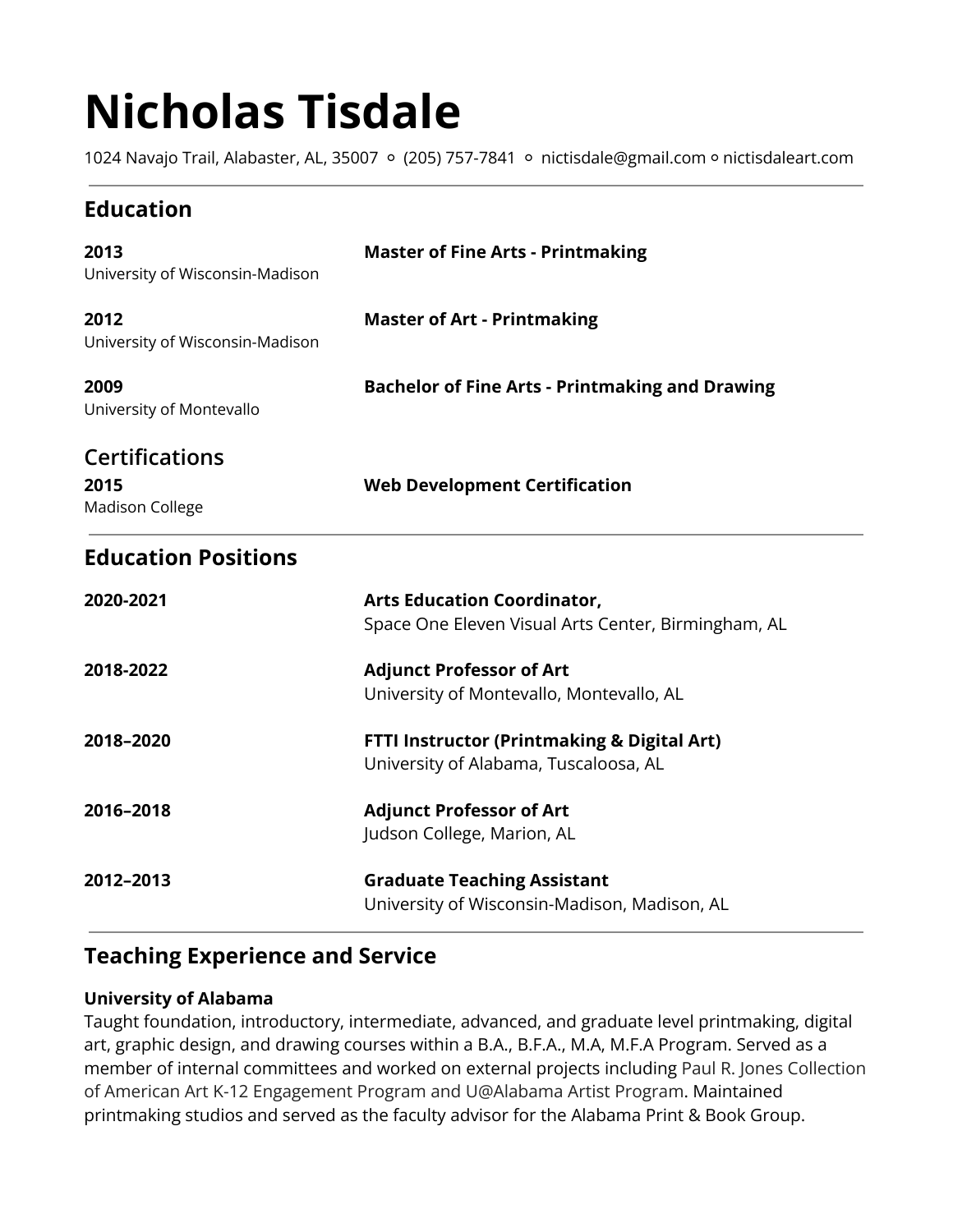| Drawing I, Art 110                          | 2D Design, Art 130                              | Introduction to Printmaking, Art<br>220       |
|---------------------------------------------|-------------------------------------------------|-----------------------------------------------|
| Introduction to Digital Art I, Art<br>224   | Digital Layout and Production,<br>Art 315       | Intermediate Digital Art, Art 324             |
| Printmaking:<br>Monoprint/Monotype, Art:325 | Special Topics: Digital<br>Printmaking, Art 408 | Printmaking: Advanced<br>Printmaking, Art 420 |
| Graduate Printmaking,<br>Art 520/620        |                                                 |                                               |

## **University of Montevallo**

Taught traditional and online beginning, intermediate, and advanced level graphic design and printmaking courses within a B.S., B.A., and B.F.A Program.

| Introduction to Printmaking, Art<br>230             | Digital Printmaking, Art 326     | Introduction to Web Design, Art<br>326 |
|-----------------------------------------------------|----------------------------------|----------------------------------------|
| Graphic Design Multimedia, Art<br>355               | Printmaking Lithography, Art 430 | Portfolio Printmaking, Art 492         |
| <b>Graduate Printmaking</b><br>Lithography, Art 530 |                                  |                                        |

## **Judson College**

Taught foundation, introductory, intermediate, and advanced level drawing, printmaking, digital art, and design courses within a B.A. and Web Design Minor Program.

| Drawing I, Art 101            | Drawing II, Art 201                        | Color and Design I, Art 202                            |
|-------------------------------|--------------------------------------------|--------------------------------------------------------|
| Printmaking I, Art 205        | Introduction to Graphic Design,<br>Art 207 | Markup Languages I, Web 207                            |
| Digital Photography, Art 210  | Typography, Art 306                        | Markup Languages II, WEB 307                           |
| New Media: Animation, Art 310 | Multimedia, Web 406                        | Special Topics Graphic Design:<br>Publication, Art 415 |

Seminar in Web Design, Web 450

## **University of Wisconsin-Madison**

Graduate teaching assistant for introductory level printmaking courses and responsible for printmaking studio maintenance.

Lithography, Art 316 Etching/Intaglio, Art 326

# **Selected Exhibitions, Awards, Lectures, Publications, and Professional Affiliations**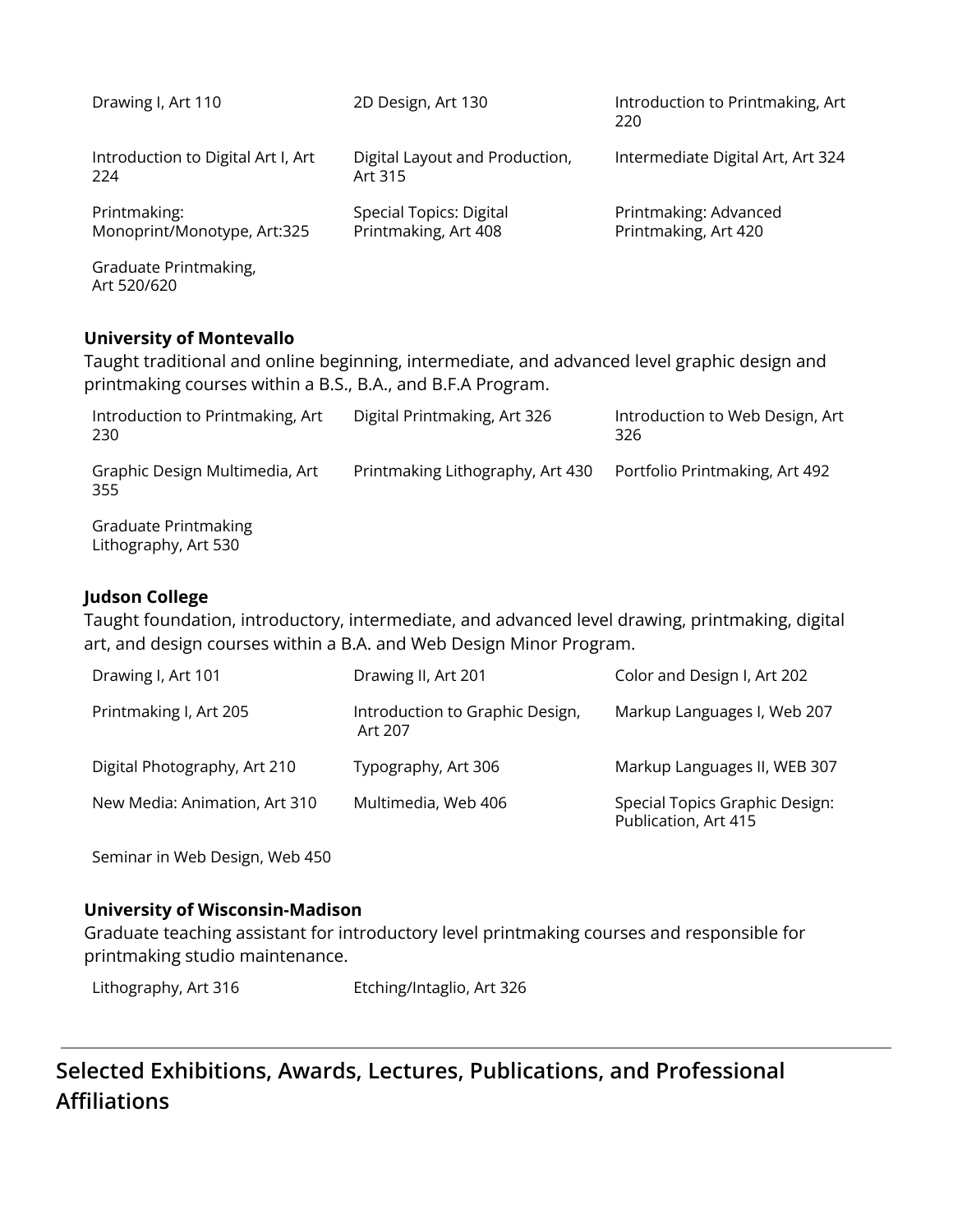## **Solo Exhibitions**

- 2018 *Excised and Selected Works*, Martin Hall Gallery, Mobile AL
- 2016 *Recent Works*, Marian Acree Tucker Gallery, Marion AL
- 2013 *Excised*, Gallery 7, Madison WI
- 2012 *Patriotica*, 7th Floor Gallery, Madison WI

## **Group Exhibitions**

- 2022 *INT'L Paperworks Juried Exhibition 2022,* Northwest Arts Center, Minot State University, Minot, ND *Printmaking: A Social Practice, UW-Madison Alumni Exhibition SGCI 2022,* Main Gallery, Memorial Union, Madison, WI
	- *THE SUM OF OUR PARTS: Art & Design Faculty Exhibition*, Samford Art Gallery, Samford University, Birmingham, AL

*Printwork,* Artist Image Resource, Pittsburgh, PA

*Relevance, 35th Anniversary Exhibition II*, Space One Eleven, Birmingham, AL

- 2021 *Concept 2021: 7th International Exhibition on New Media Art,* CICA Museum, Gimpo-Si, South Korea *Printin',* St.Louis Artists Guild, St.Louis, MO
	- *New Editions: A Printmaking Exhibition*, Indianapolis Art Center, Indianapolis, IN
	- *41st National Print Exhibition*, Artlink Contemporary Gallery, Fort Wayne, IN
	- *27th Parkside National Print Exhibition*, Rita Tallent Picken Regional Center for Arts and Humanities, UW-Parkside, Kenosha, WI
	- *2021 Mid America Print Council Juried Members' Exhibition*, The University of Iowa, School of Art and Art History, Iowa City, IA
	- *Faculty Art Show*, Poole Gallery, The University of Montevallo, Montevallo, AL
	- *PaperWest Exhibition*, Gittins Gallery, University of Utah, Art and Art History Department, Salt Lake City, UT
- 2020 *Ink Matters*, IU Kokomo Downtown Art Gallery, Kokomo, IN *Ossuary*, Frederick Layton Gallery, Milwaukee, WI *Right to Vote,* Hera Gallery, Wakefield, RI *8th annual FL3TCH3R Exhibit: Social and Politically Engaged Art,* Reese Museum, Johnson City, TN
- 2019 *Fall Salon*, PaperWorkers Local, Birmingham AL
- 2018 *Fall Salon*, PaperWorkers Local, Birmingham AL
- 2016 *Together Again*, Fourth Floor Gallery, Birmingham AL
- 2015 *Ossuary,* Herron Gallery of IUIPUI, Indianapolis IN
- 2014 *Memoria*, Overture Center for the Arts- Gallery II, Madison WI
- 2013 *Ossuary,* University of Tennessee Downtown Gallery, Knoxville TN *Fresh Hot Press*, Cityside Plaza Building, Milwaukee WI
- 2012 *It's Okay to Eat Fish*, 7th Floor Gallery, Madison WI *III*, Art Lofts Gallery, Madison WI *44 Presidents by 44 Artists*, Overture Center for the Arts- Playhouse Gallery, Madison WI *Unstable Systems,* Art Lofts Gallery, Madison WI *84th Annual Art Show*, Porter Butts Gallery, Madison WI *UW Graphics Review*, Gallery 1308, Madison WI
- 2011 *Second Year Graduate Review Show*, Art Lofts Gallery, Madison WI *Year in Review*, 7th Floor Gallery, Madison WI
- 2010 *Under Exposed*, Gallery 7, Madison WI *New Car Smell!,* Art Lofts Gallery, Madison WI *9th Lessedra World Art Print Annual,* Lessedra Gallery & Contemporary Arts Projects, Sofia, Bulgaria *The Good*, *The Bad, The Money*, Gallery 42, Mason OH